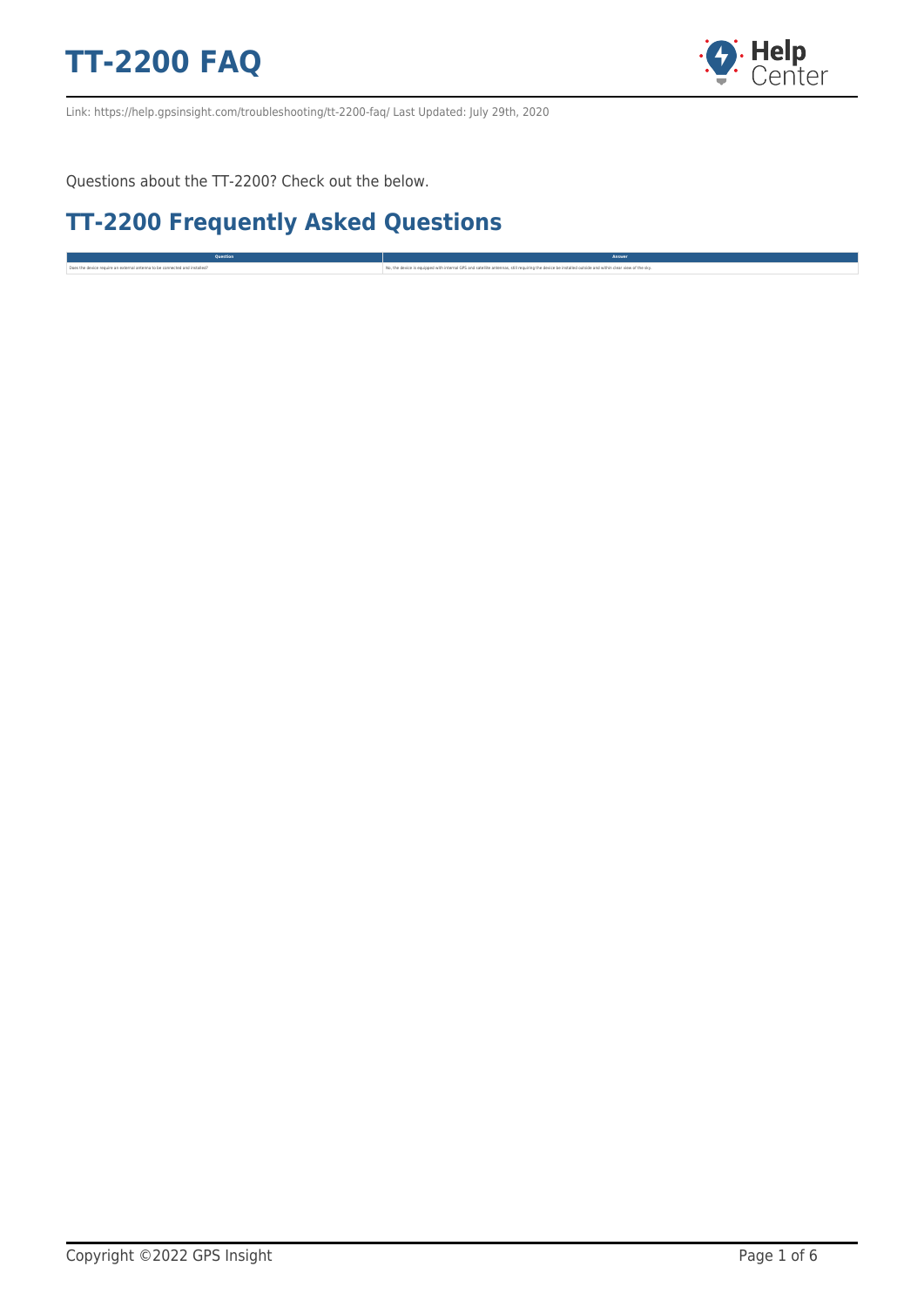



| Question                                        | Answer                                     |
|-------------------------------------------------|--------------------------------------------|
| Is there a backup battery for the device? If so | what is the estimated life of the battery? |
|                                                 |                                            |
|                                                 |                                            |
|                                                 |                                            |
|                                                 |                                            |
|                                                 |                                            |
|                                                 |                                            |
|                                                 |                                            |
|                                                 |                                            |
|                                                 |                                            |
|                                                 |                                            |
|                                                 |                                            |
|                                                 |                                            |
|                                                 |                                            |
|                                                 |                                            |
|                                                 |                                            |
|                                                 |                                            |
|                                                 |                                            |
|                                                 |                                            |
|                                                 |                                            |
|                                                 |                                            |
|                                                 |                                            |
|                                                 |                                            |
|                                                 |                                            |
|                                                 |                                            |
|                                                 |                                            |
|                                                 |                                            |
|                                                 |                                            |
|                                                 |                                            |
|                                                 |                                            |
|                                                 |                                            |
|                                                 |                                            |
|                                                 |                                            |
|                                                 |                                            |
|                                                 |                                            |
|                                                 |                                            |
|                                                 |                                            |
|                                                 |                                            |
|                                                 |                                            |
|                                                 |                                            |
|                                                 |                                            |
|                                                 |                                            |
|                                                 |                                            |
|                                                 |                                            |
|                                                 |                                            |
|                                                 |                                            |
|                                                 |                                            |
|                                                 |                                            |
|                                                 |                                            |
|                                                 |                                            |
|                                                 |                                            |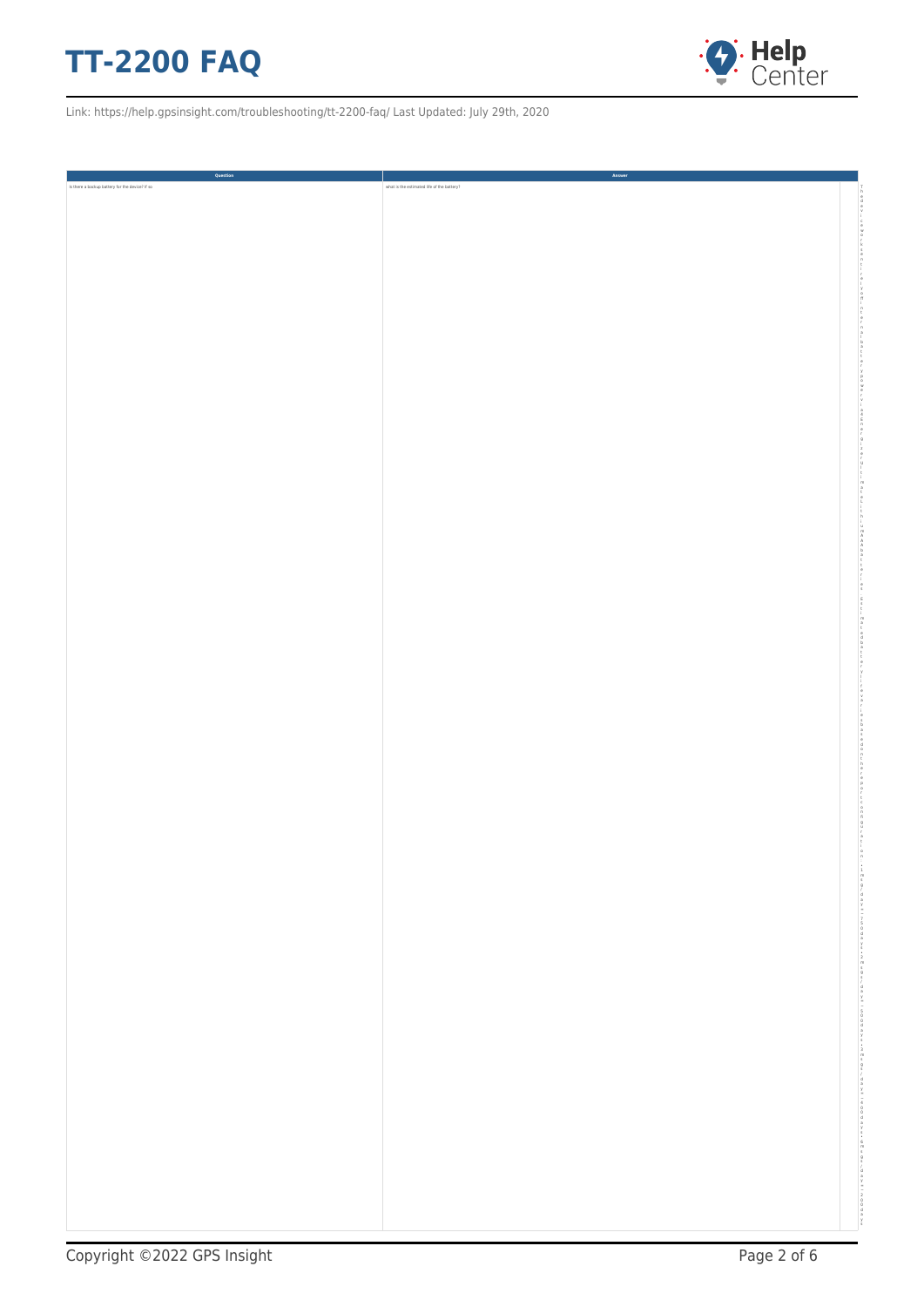

| Question                                                                                                   | Answer                                                                                                                                                                                                                                                                                                                                                                              |
|------------------------------------------------------------------------------------------------------------|-------------------------------------------------------------------------------------------------------------------------------------------------------------------------------------------------------------------------------------------------------------------------------------------------------------------------------------------------------------------------------------|
| What type of data does the device collect and send to the software solution?                               | Data reported is limited to location updates only; updates are dependent on the number of updates requested upon purchase: options include up to 6 updates per day                                                                                                                                                                                                                  |
| Does the device collect diagnostics? If so                                                                 | provide a list of available diagnostics.                                                                                                                                                                                                                                                                                                                                            |
| Are there different diagnostic cables required?                                                            | No, diagnostic cables do not apply to this device.                                                                                                                                                                                                                                                                                                                                  |
| How is the device installed? What installation steps are taken to conceal the device or prevent tampering? | The device should be installed per the installation guide by securing and affixing it to an asset in clear view of the sky.                                                                                                                                                                                                                                                         |
| Can the device be covertly installed, where a clear view of the sky is not guaranteed?                     | As a satellite-only device, when the device loses clear visibility to the sky, it presents the potential for device updates to be lost or missed.<br>Additionally, battery life can be negatively impacted as the device works harder to acquire a solid GPS signal. It's for these reasons we do not recommend this type of installation due to the potential for lost data and/or |
| Is the wiring harness similar to the GPSI-3900/GPSI-4000 wiring harnesses in terms of color-coding?        | There is currently no wiring harness applicable to this device.                                                                                                                                                                                                                                                                                                                     |
| What carriers are supported for the device?                                                                | This device is carrier agnostic and reports entirely through global satellite communications.                                                                                                                                                                                                                                                                                       |
| Does the device support accessory features?                                                                | No, there are currently no accessory features supported with this device.                                                                                                                                                                                                                                                                                                           |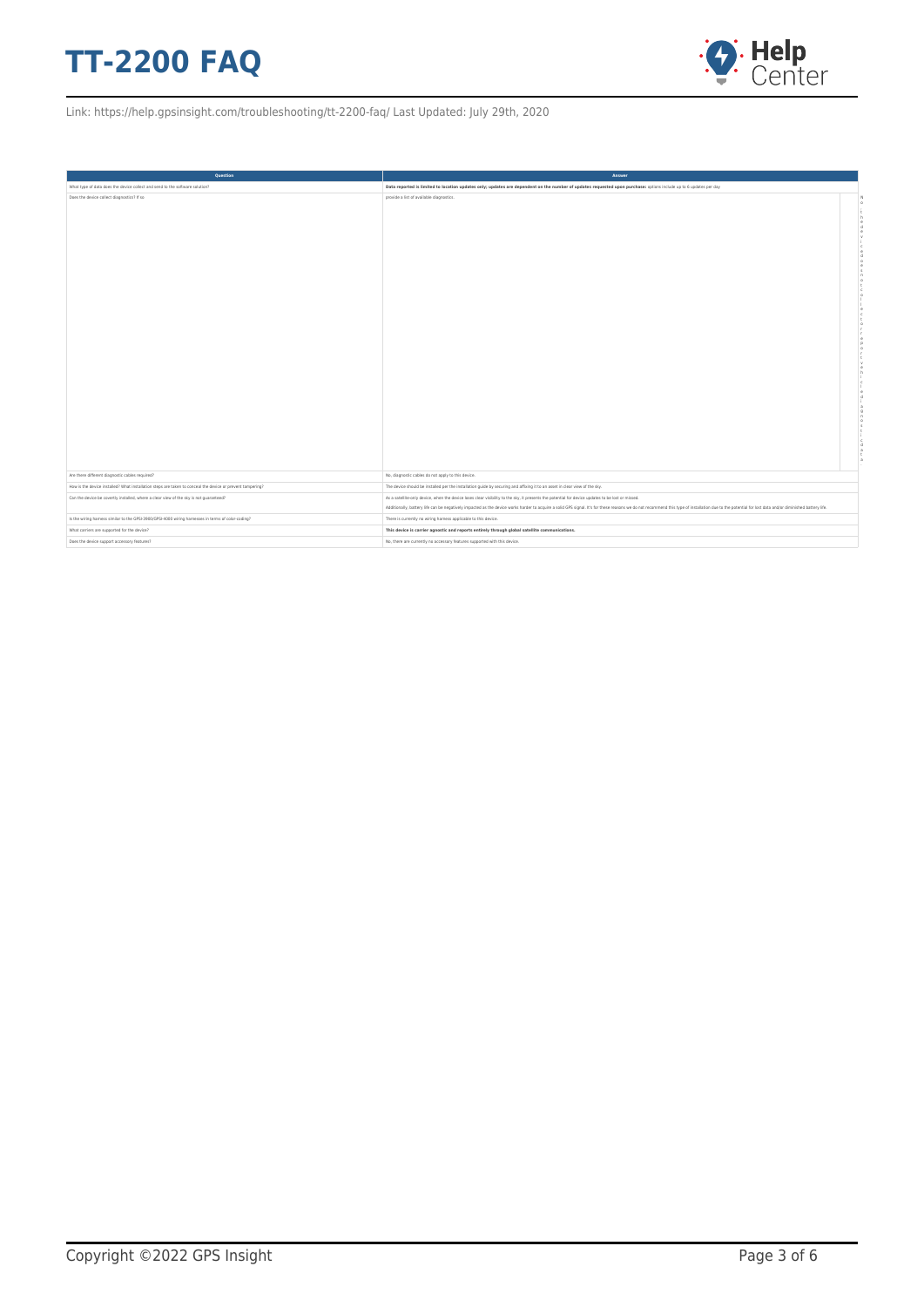

| Question                                                                                | Answer                                                                                           |
|-----------------------------------------------------------------------------------------|--------------------------------------------------------------------------------------------------|
| Can specific data collected by the device (e.g.                                         | DTCs) be prioritized over other types of data collected by the device in case of low connection? |
|                                                                                         |                                                                                                  |
|                                                                                         |                                                                                                  |
|                                                                                         |                                                                                                  |
|                                                                                         |                                                                                                  |
|                                                                                         |                                                                                                  |
|                                                                                         |                                                                                                  |
|                                                                                         |                                                                                                  |
|                                                                                         |                                                                                                  |
|                                                                                         |                                                                                                  |
|                                                                                         |                                                                                                  |
|                                                                                         |                                                                                                  |
|                                                                                         |                                                                                                  |
|                                                                                         |                                                                                                  |
|                                                                                         |                                                                                                  |
|                                                                                         |                                                                                                  |
|                                                                                         |                                                                                                  |
|                                                                                         |                                                                                                  |
|                                                                                         |                                                                                                  |
|                                                                                         |                                                                                                  |
|                                                                                         |                                                                                                  |
|                                                                                         |                                                                                                  |
|                                                                                         |                                                                                                  |
|                                                                                         |                                                                                                  |
|                                                                                         |                                                                                                  |
|                                                                                         |                                                                                                  |
|                                                                                         |                                                                                                  |
|                                                                                         |                                                                                                  |
|                                                                                         |                                                                                                  |
|                                                                                         |                                                                                                  |
|                                                                                         |                                                                                                  |
|                                                                                         |                                                                                                  |
|                                                                                         |                                                                                                  |
|                                                                                         |                                                                                                  |
|                                                                                         |                                                                                                  |
|                                                                                         |                                                                                                  |
|                                                                                         |                                                                                                  |
|                                                                                         |                                                                                                  |
|                                                                                         |                                                                                                  |
|                                                                                         |                                                                                                  |
|                                                                                         |                                                                                                  |
|                                                                                         |                                                                                                  |
|                                                                                         |                                                                                                  |
|                                                                                         |                                                                                                  |
|                                                                                         |                                                                                                  |
|                                                                                         |                                                                                                  |
|                                                                                         |                                                                                                  |
|                                                                                         |                                                                                                  |
|                                                                                         |                                                                                                  |
|                                                                                         |                                                                                                  |
|                                                                                         |                                                                                                  |
|                                                                                         |                                                                                                  |
|                                                                                         |                                                                                                  |
|                                                                                         |                                                                                                  |
|                                                                                         |                                                                                                  |
|                                                                                         |                                                                                                  |
|                                                                                         |                                                                                                  |
|                                                                                         |                                                                                                  |
|                                                                                         | 医皮质发育性 医定义性皮炎 医胃窦 化自动自动 医心包反应 医血管 医尿道性肾炎 医血管切除术                                                  |
|                                                                                         |                                                                                                  |
|                                                                                         |                                                                                                  |
|                                                                                         |                                                                                                  |
|                                                                                         |                                                                                                  |
|                                                                                         |                                                                                                  |
|                                                                                         |                                                                                                  |
|                                                                                         |                                                                                                  |
|                                                                                         |                                                                                                  |
|                                                                                         |                                                                                                  |
|                                                                                         |                                                                                                  |
|                                                                                         |                                                                                                  |
|                                                                                         |                                                                                                  |
| How many points are stored by the device in case cellular/satellite connection is lost? | No data is able to be stored.                                                                    |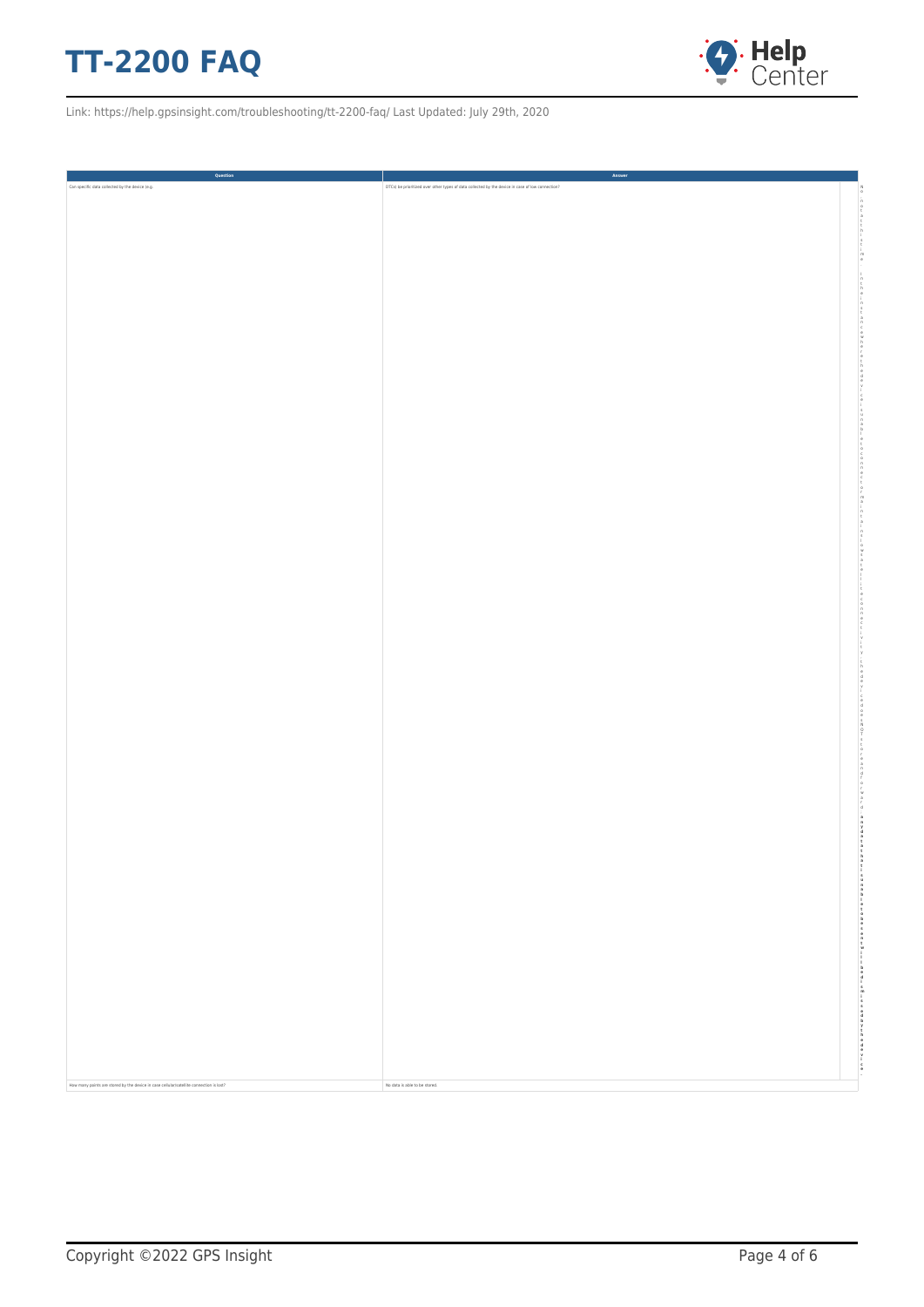

| Question                                                                                                       | Answer                                                                                              |                                                                                                                                                                                                                                                                                                                                                                                                                                                 |
|----------------------------------------------------------------------------------------------------------------|-----------------------------------------------------------------------------------------------------|-------------------------------------------------------------------------------------------------------------------------------------------------------------------------------------------------------------------------------------------------------------------------------------------------------------------------------------------------------------------------------------------------------------------------------------------------|
| Is there an option for switching from cellular to satellite-based on connectivity availability?<br>For example | If a device operating on satellite connectivity enters an area where cellular is available          | $\begin{tabular}{ c c } \hline \multicolumn{3}{ c }{\textbf{No},} & \multicolumn{3}{ c }{\textbf{No},} & \multicolumn{3}{ c }{\textbf{No},} & \multicolumn{3}{ c }{\textbf{No},} & \multicolumn{3}{ c }{\textbf{No},} & \multicolumn{3}{ c }{\textbf{No},} & \multicolumn{3}{ c }{\textbf{No},} & \multicolumn{3}{ c }{\textbf{No},} & \multicolumn{3}{ c }{\textbf{No},} & \multicolumn{3}{ c }{\textbf{No},} & \multicolumn{3}{ c }{\textbf{$ |
|                                                                                                                |                                                                                                     |                                                                                                                                                                                                                                                                                                                                                                                                                                                 |
|                                                                                                                |                                                                                                     |                                                                                                                                                                                                                                                                                                                                                                                                                                                 |
|                                                                                                                |                                                                                                     |                                                                                                                                                                                                                                                                                                                                                                                                                                                 |
|                                                                                                                |                                                                                                     |                                                                                                                                                                                                                                                                                                                                                                                                                                                 |
|                                                                                                                |                                                                                                     | $-2$                                                                                                                                                                                                                                                                                                                                                                                                                                            |
|                                                                                                                |                                                                                                     |                                                                                                                                                                                                                                                                                                                                                                                                                                                 |
|                                                                                                                |                                                                                                     |                                                                                                                                                                                                                                                                                                                                                                                                                                                 |
|                                                                                                                |                                                                                                     |                                                                                                                                                                                                                                                                                                                                                                                                                                                 |
|                                                                                                                |                                                                                                     |                                                                                                                                                                                                                                                                                                                                                                                                                                                 |
|                                                                                                                |                                                                                                     |                                                                                                                                                                                                                                                                                                                                                                                                                                                 |
|                                                                                                                |                                                                                                     |                                                                                                                                                                                                                                                                                                                                                                                                                                                 |
|                                                                                                                |                                                                                                     |                                                                                                                                                                                                                                                                                                                                                                                                                                                 |
|                                                                                                                |                                                                                                     |                                                                                                                                                                                                                                                                                                                                                                                                                                                 |
|                                                                                                                |                                                                                                     |                                                                                                                                                                                                                                                                                                                                                                                                                                                 |
|                                                                                                                |                                                                                                     |                                                                                                                                                                                                                                                                                                                                                                                                                                                 |
|                                                                                                                |                                                                                                     |                                                                                                                                                                                                                                                                                                                                                                                                                                                 |
|                                                                                                                |                                                                                                     |                                                                                                                                                                                                                                                                                                                                                                                                                                                 |
|                                                                                                                |                                                                                                     |                                                                                                                                                                                                                                                                                                                                                                                                                                                 |
|                                                                                                                |                                                                                                     |                                                                                                                                                                                                                                                                                                                                                                                                                                                 |
|                                                                                                                |                                                                                                     |                                                                                                                                                                                                                                                                                                                                                                                                                                                 |
|                                                                                                                |                                                                                                     |                                                                                                                                                                                                                                                                                                                                                                                                                                                 |
|                                                                                                                |                                                                                                     |                                                                                                                                                                                                                                                                                                                                                                                                                                                 |
|                                                                                                                |                                                                                                     |                                                                                                                                                                                                                                                                                                                                                                                                                                                 |
|                                                                                                                |                                                                                                     |                                                                                                                                                                                                                                                                                                                                                                                                                                                 |
|                                                                                                                |                                                                                                     |                                                                                                                                                                                                                                                                                                                                                                                                                                                 |
|                                                                                                                |                                                                                                     |                                                                                                                                                                                                                                                                                                                                                                                                                                                 |
|                                                                                                                |                                                                                                     |                                                                                                                                                                                                                                                                                                                                                                                                                                                 |
|                                                                                                                |                                                                                                     |                                                                                                                                                                                                                                                                                                                                                                                                                                                 |
|                                                                                                                |                                                                                                     |                                                                                                                                                                                                                                                                                                                                                                                                                                                 |
|                                                                                                                |                                                                                                     |                                                                                                                                                                                                                                                                                                                                                                                                                                                 |
|                                                                                                                |                                                                                                     |                                                                                                                                                                                                                                                                                                                                                                                                                                                 |
|                                                                                                                |                                                                                                     |                                                                                                                                                                                                                                                                                                                                                                                                                                                 |
|                                                                                                                |                                                                                                     |                                                                                                                                                                                                                                                                                                                                                                                                                                                 |
|                                                                                                                |                                                                                                     |                                                                                                                                                                                                                                                                                                                                                                                                                                                 |
|                                                                                                                |                                                                                                     |                                                                                                                                                                                                                                                                                                                                                                                                                                                 |
|                                                                                                                |                                                                                                     |                                                                                                                                                                                                                                                                                                                                                                                                                                                 |
|                                                                                                                |                                                                                                     |                                                                                                                                                                                                                                                                                                                                                                                                                                                 |
|                                                                                                                |                                                                                                     |                                                                                                                                                                                                                                                                                                                                                                                                                                                 |
|                                                                                                                |                                                                                                     |                                                                                                                                                                                                                                                                                                                                                                                                                                                 |
|                                                                                                                |                                                                                                     |                                                                                                                                                                                                                                                                                                                                                                                                                                                 |
|                                                                                                                |                                                                                                     |                                                                                                                                                                                                                                                                                                                                                                                                                                                 |
|                                                                                                                |                                                                                                     |                                                                                                                                                                                                                                                                                                                                                                                                                                                 |
| Describe the device's encryption technology.                                                                   | There's currently no encryption technology used for this device by default.                         |                                                                                                                                                                                                                                                                                                                                                                                                                                                 |
| What are the available ping rates for the device?                                                              | 1-6 pings per day, with 2 and 4 pings being default options and extra pings available with pricing. |                                                                                                                                                                                                                                                                                                                                                                                                                                                 |